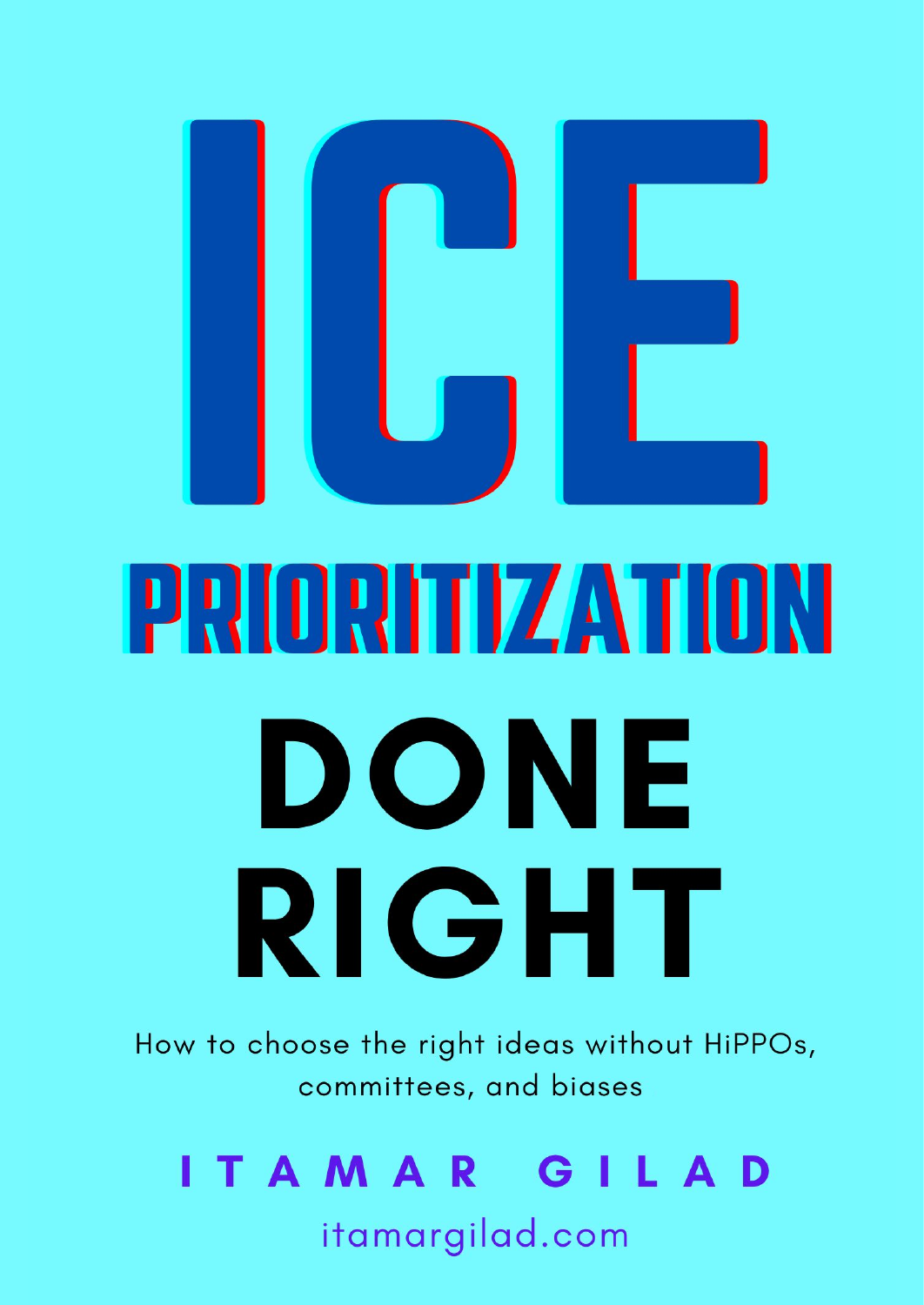## **About this eBook**

ICE (Impact, Confidence, Ease) is a popular idea prioritization method practiced by many product and marketing teams. ICE can be very powerful, helping make good product decisions with less debate and fewer biases. Unfortunately ICE is also quite easy to misuse, which can lead to high work overhead, massive idea banks, and choosing the wrong ideas. For these reasons the technique has become somewhat controversial lately, and some people openly warn against it.

In this eBook I'll explain why ICE is still a vital part of any product company's toolbox, what, in my experience, is the correct way to use it, and how to avoid common pitfalls and misconceptions.

## **Book Structure**

The book has two parts:

- ICE overview—Even if you're already using ICE (or its derivative RICE) I highly recommend reading this part. Some of the recommendations divert from common practices..
- Frequently Asked Questions—These deal with some of the more difficult and controversial aspects of ICE, as well as general questions such as whether you should use ICE and RICE.

If you find this eBook helpful, please consider sharing it with your social networks. The link to share is [itamargilad.com/ ice-ebook](http://itamargilad.com/ice-ebook)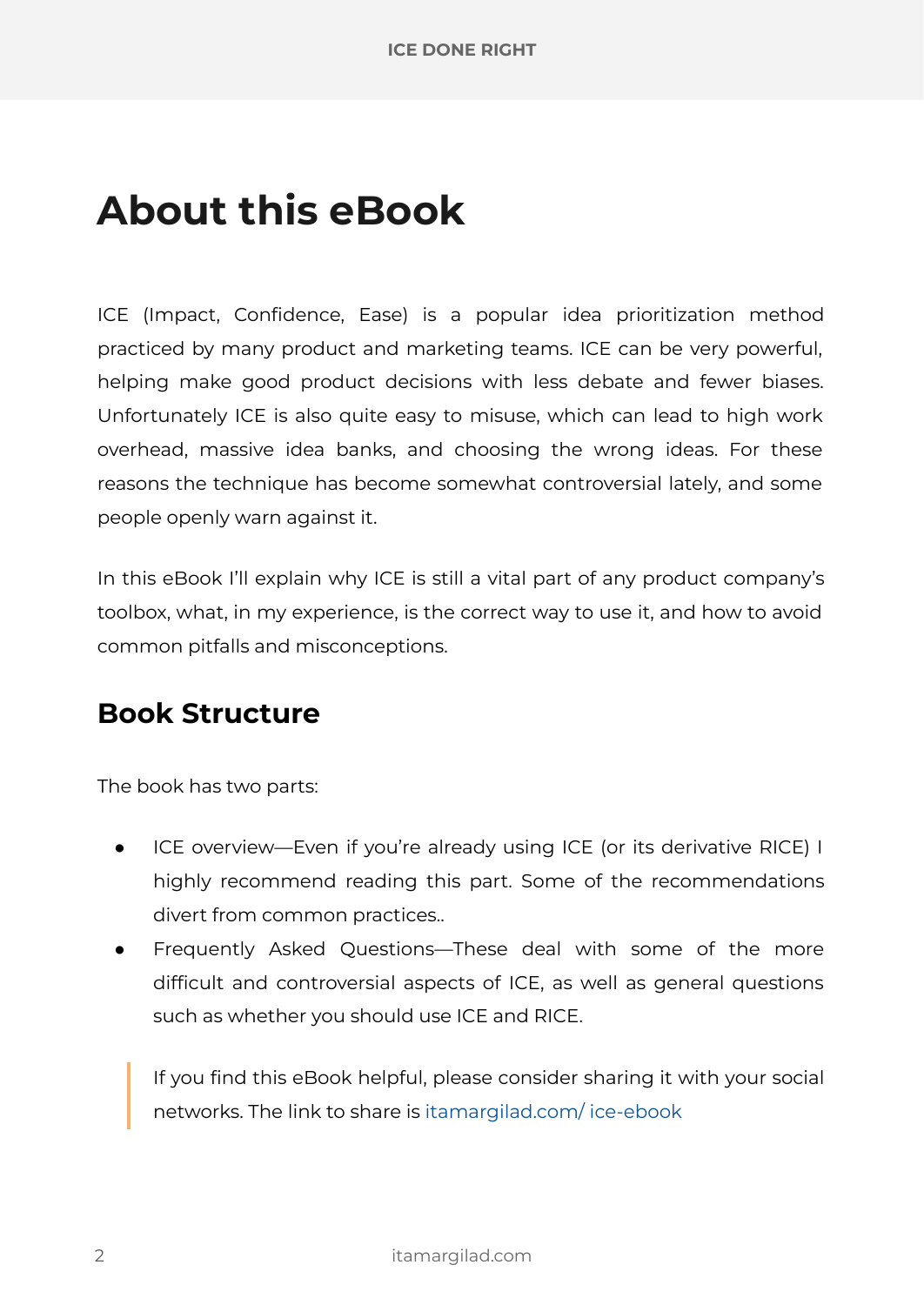## **What is ICE?**

| Idea               | Impact<br>$[0-10]$ | <b>Confidence</b><br>$[0-10]$ | Ease<br>$[0-10]$ | <b>ICE Score</b><br>$[1 \times C \times E]$ |
|--------------------|--------------------|-------------------------------|------------------|---------------------------------------------|
| Community tab      | 7                  | $\overline{2}$                | 8                | 112                                         |
| Update submit flow | 5                  | 5                             | 3                | 75                                          |
| Add PayPal billing | 8                  | $\mathbf{1}$                  | 5                | 40                                          |
| Double opt-in      | 1                  | $\overline{4}$                | 3                | 12                                          |

itamargilad.com

#### **Idea Bank with ICE Scores**

ICE scoring is a prioritization technique invented by renowned growth expert Sean Ellis, initially for the purpose of prioritizing growth experiments, but now also for product development.

With ICE we assign each idea three values:

- **Impact** how much does this idea stand to improve the key metric we want to grow. I explain below what this key metric is.
- **Confidence** how sure are we that we will have this impact? Another way to put this— how strong is the evidence in support of our impact assessment.
- **Ease** how easy is it going to be to build and launch this idea in full. Usually this is the opposite of person/weeks.

Each value is in the range of 0-10 (some teams use 0-5).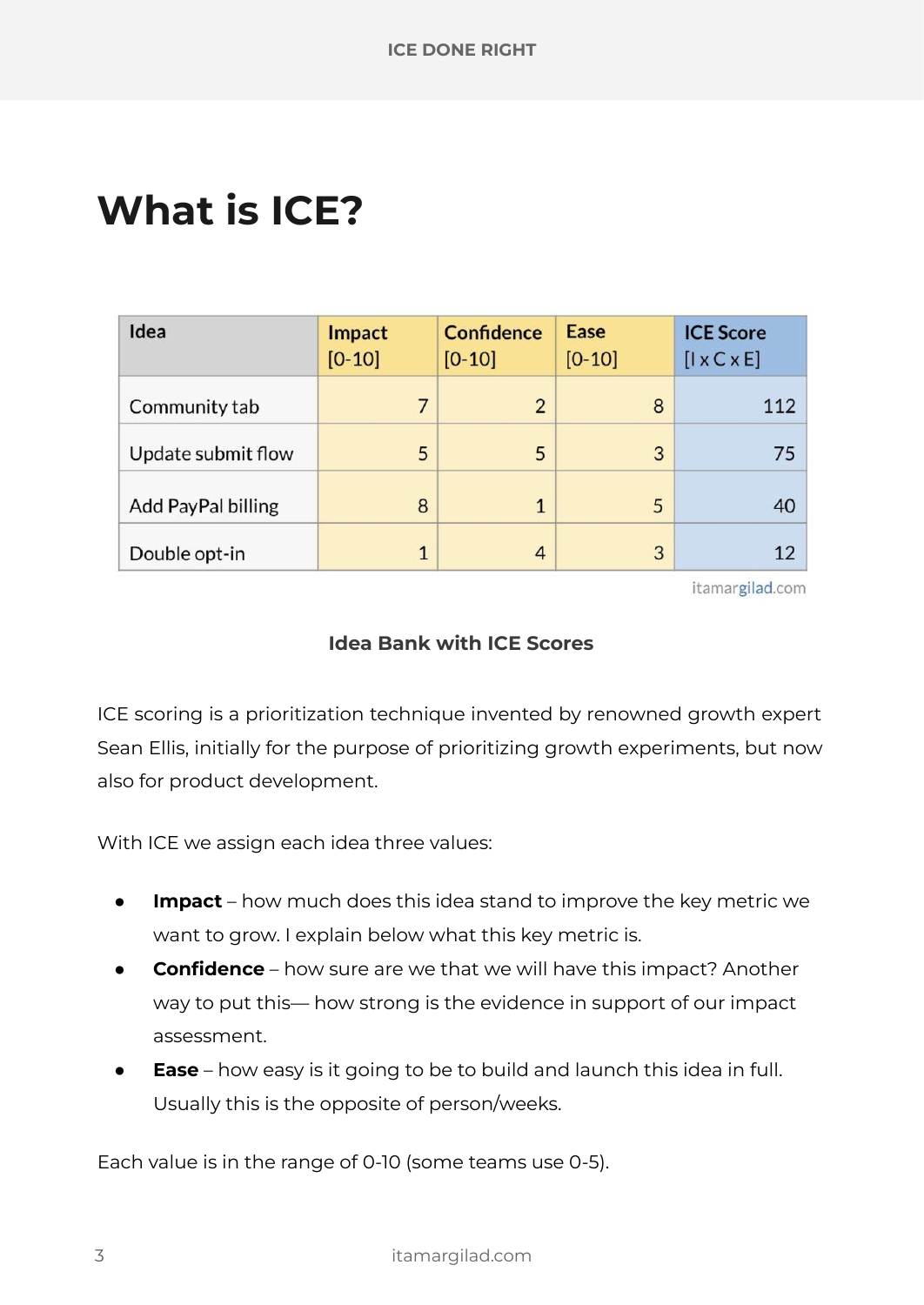We multiply (or average) Impact, Confidence and Ease to get the ICE score.

#### **ICE Score = Impact x Confidence x Ease**

The scores themselves are meaningless — they're just a way to compare ideas, but sorting ideas by ICE scores gives us an order of priority.

*ICE scores give us a hint— knowing what we know now, these are the ideas that look most promising. ICE does not guarantee that these are the best ideas, or that they will even work. Nothing can do that short of a future-seeing crystal ball.*

## Why Do We Need ICE, Then?

Because of this reality:

- There are always more ideas than we can or implement or even test
- Only a small subset of these ideas will create positive outcomes
- We are bad at picking good ideas from the bad ones.
- We can waste a lot of time in prioritization exercises and debates, just to end up with decisions that are based on opinions, biases, or politics.

ICE changes the dynamics by focusing the discussion on the potential contribution to our goals (Impact), potential cost (Ease), and supporting evidence (Confidence). This shortens debates and makes them much more grounded. Less opinions, more evidence.

*With ICE we're not guaranteed to make the best decision, but we're improving the odds.*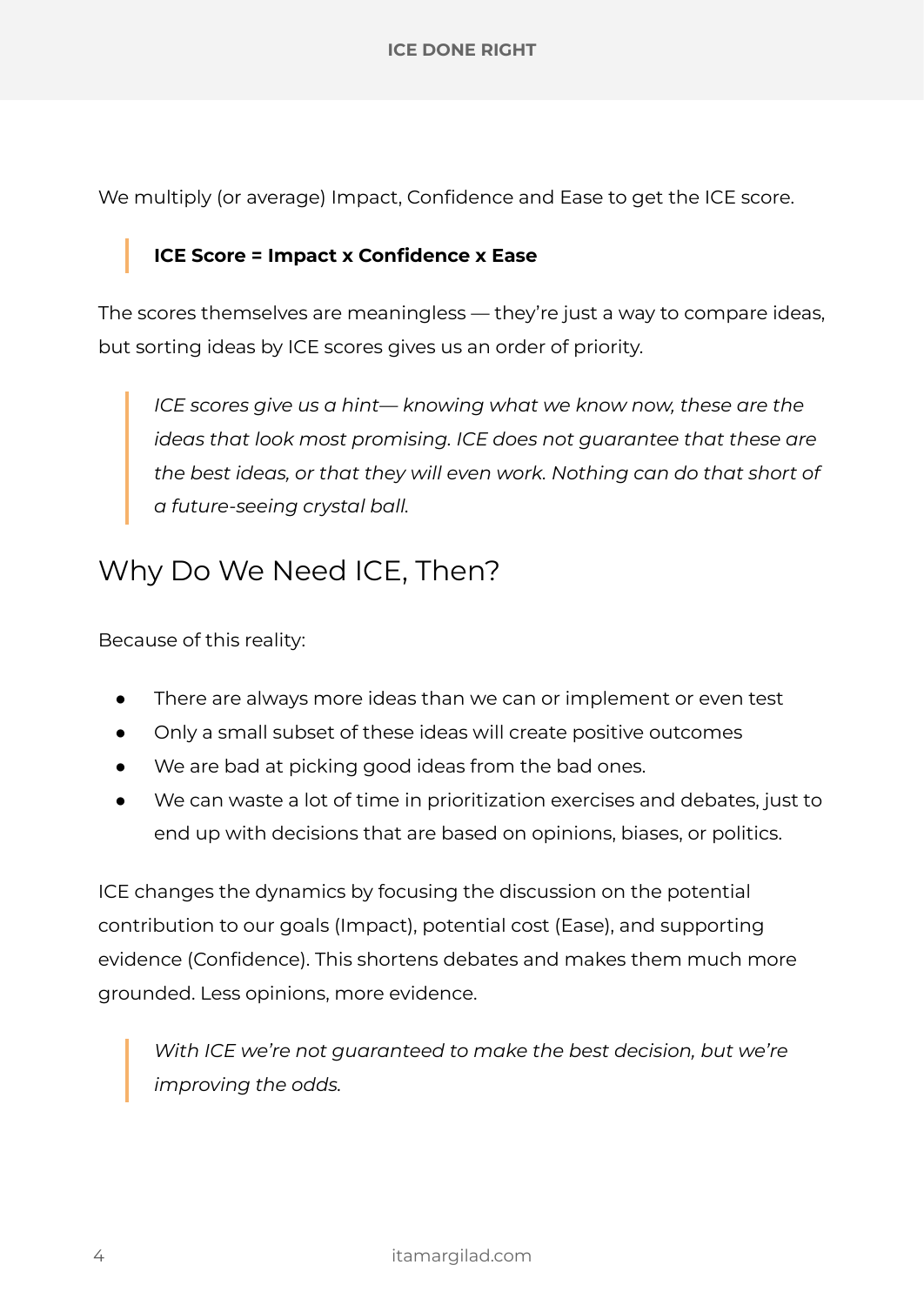## **Understanding Confidence**

Impact and Ease are always guesses or estimates, which means they can be quite inaccurate. That's why we have Confidence as a third element. Confidence reflects how much trust these estimates—especially for Impact where there may be a huge margin of error.

Here's an example. Let's assume you're considering two ideas of a similar Ease: 1) launching a product community for your product, and 2) shortening the Upload flow. The community idea looks very promising. Communities are all the rage now, and we estimate the community will get users to come back and engage more. The Upload Flow looks to have a more moderate impact, but it has come up a number of times as a request from users, and initial tests indeed show a medium-sized improvement in your key metric.

| Idea                | Impact<br>$[0-10]$ | <b>Confidence</b><br>$[0-10]$ | Ease<br>$[0-10]$ | <b>ICE Score</b><br>[lxCxE] |
|---------------------|--------------------|-------------------------------|------------------|-----------------------------|
| Launch a community  |                    | 0.6                           |                  | 27                          |
| Shorter upload flow |                    | 3.5                           | 5                | 87.5                        |

According to ICE, if you can pick only one idea, you should go for shortening the upload flow. That's mostly down to the fact that you have a lot more evidence in its favor. The very high impact that we assigned to the Community idea is based mostly on opinions and market trends/buzzwords. These are very unreliable forms of evidence, which means the real impact can be far lower—we just don't know enough to say. However, ICE doesn't say you should dump this idea, just that you should test it further before committing.

Aim to launch only ideas that achieve or exceed medium confidence.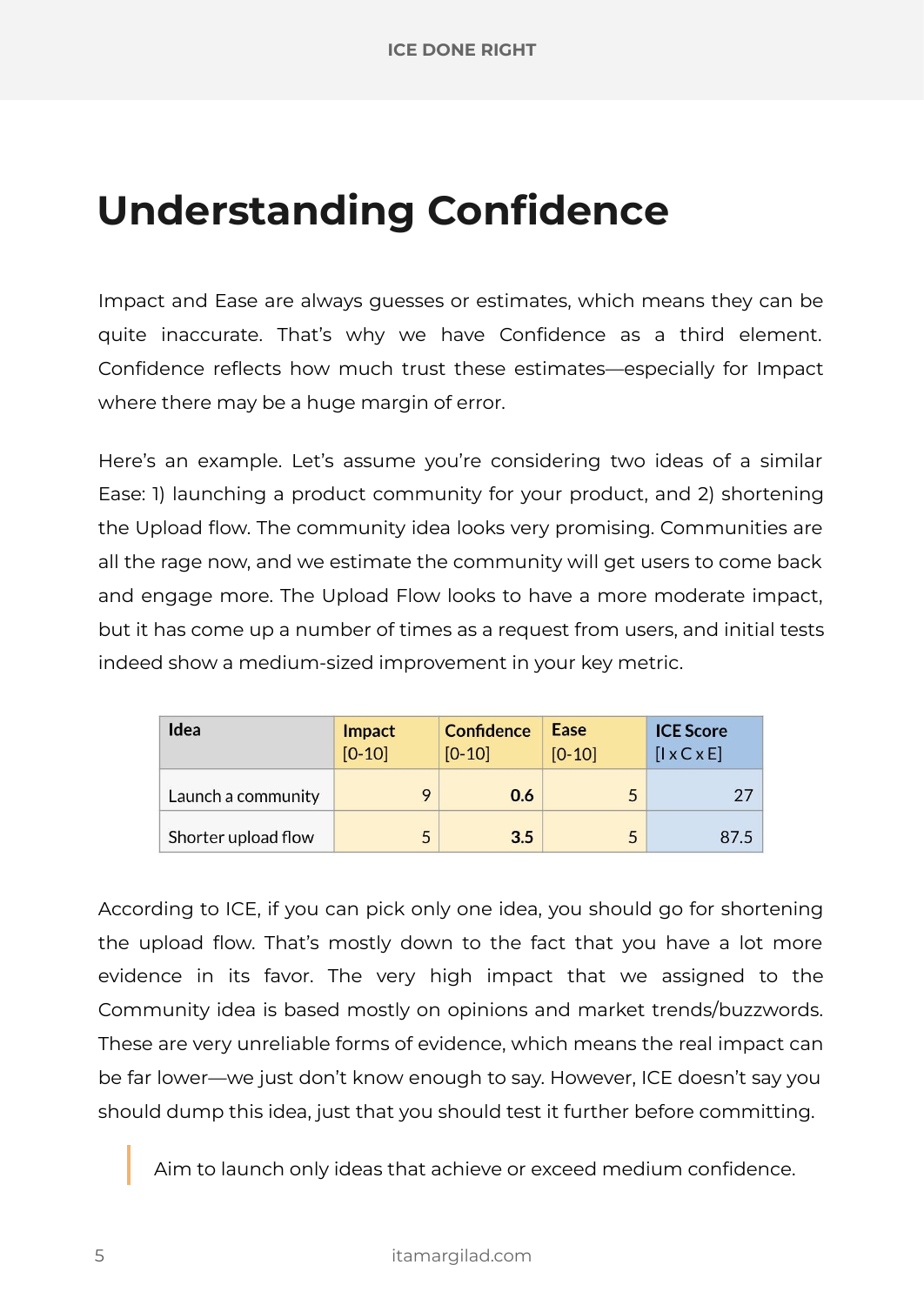## **Calculating Confidence**

As explained, Confidence indicates our level of trust in the impact estimate. Confidence is derived from supporting evidence, however there may be many types of evidence and it's not always clear how them into a score. This is the purpose of the Confidence Meter shown below. To score an idea you simply need to go clockwise across the various types of evidence and ask: "do we have this type of evidence in support our impact estimate?"



To make things simpler, the Confidence Meter is available as a [spreadsheet-based calculator](https://itamargilad.com/resources/confidence-meter-calculator/) (free download).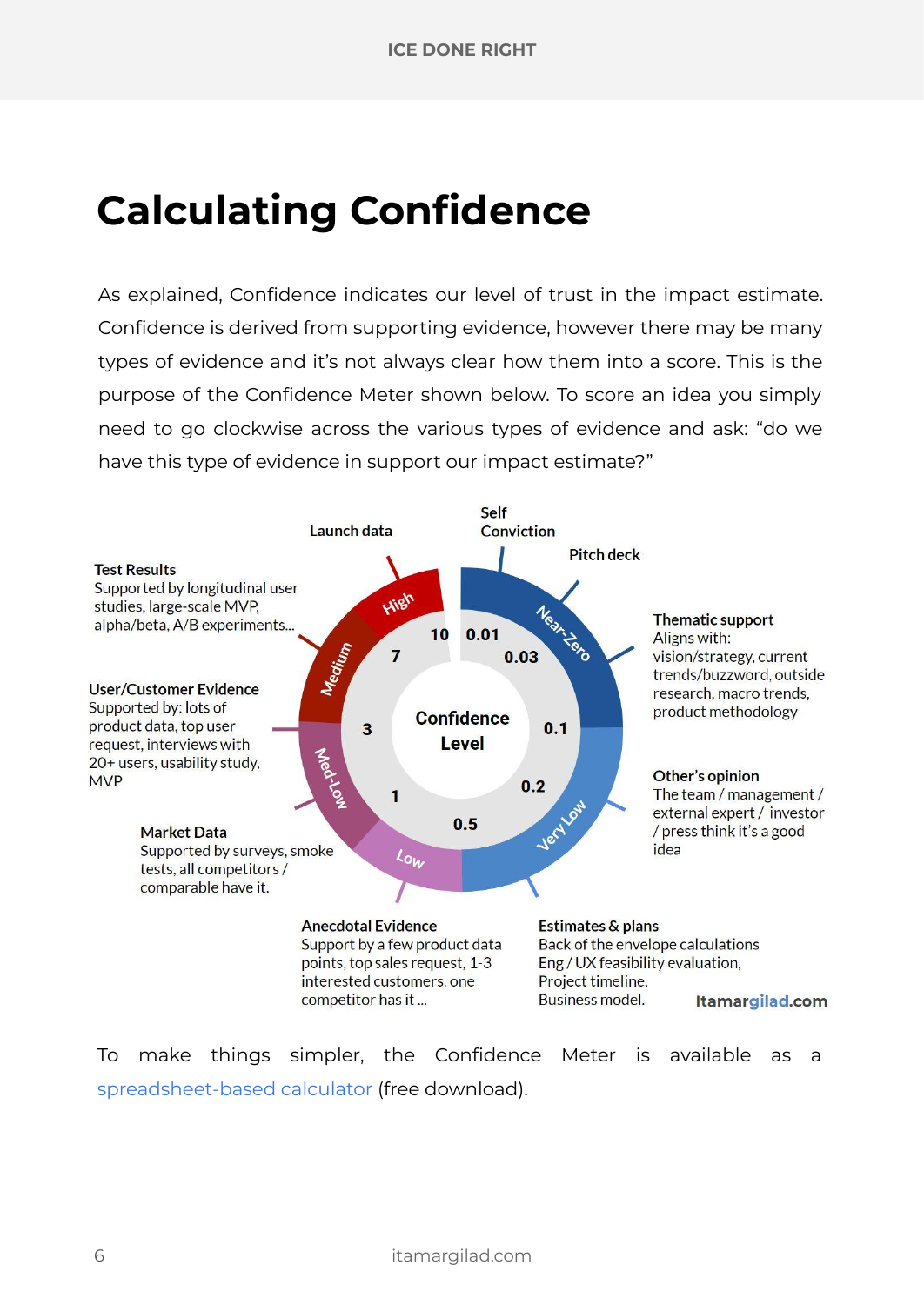## **Not Just Easy or Safe Ideas**

A common concern when using ICE is that it will pick only safe, easy ideas (a local optimum) and will push big, ambitious ideas to the bottom. In my experience this is rarely the case. Let's look at an example to see why:

| Idea                | Impact<br>$[0 - 10]$ | <b>Confidence</b><br>$[0-10]$ | Ease<br>$[0-10]$ | <b>ICE Score</b><br>$[1 \times C \times E]$ |
|---------------------|----------------------|-------------------------------|------------------|---------------------------------------------|
| Launch a community  | $\mathsf Q$          | 2.0                           | 5                | 90                                          |
| Shorter upload flow | 5                    | 3.5                           | 5                | 87.5                                        |
| Newsletter promo    | 1.5                  | 2.0                           | 9                | 27                                          |

We have the same Community idea from the previous example, but this time with a bit more evidence: the team ran a survey and interviewed 15 potential users of the community, and the results confirm the high impact of 9. Note that with this extra confidence boost the idea beats both a medium-impact/medium-effort idea (Shorter upload flow) and a low-impact/high-ease idea (Newsletter promo).

ICE helps us find the best combination of value, cost, and risk.

Other points to consider:

- The ICE priority order is just a recommendation. You should apply judgement. It's okay to occasionally boost a low/medium-ranking idea.
- Very big, high-risk ideas should go into a separate strategic track, with different resource allocations.
- If you'll process ideas efficiently, many more ideas will get a chance to be tested, even if they in the middle or the bottom of the pack.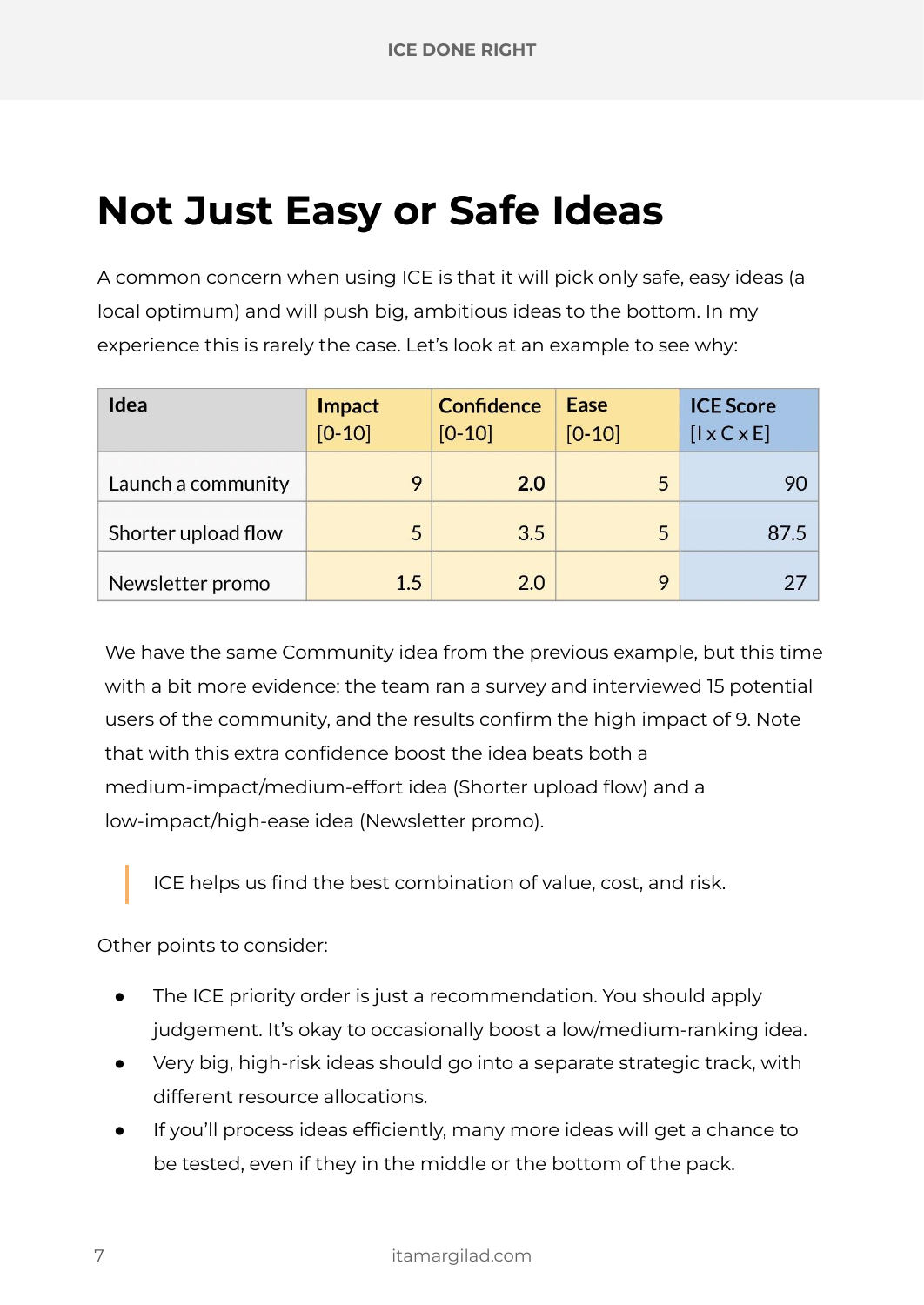## **When to ICE-Score**

I argue we should calculate ICE scores:

- When we're looking at a new idea (triage)
- When we're choosing ideas to work on (filtering)
- When we find new data/evidence pertaining to an idea (learning)
- Periodically, when we're reviewing our idea banks against the goals (maintenance/hygiene)

Think of ideas as you think of bugs. There are always many of them (and they keep coming), but only a subset are worth the investment. It's important to continuously evaluate ideas and place them in the right bucket. Like with bugs, lack of proper hygiene can lead to massive backlogs of stale ideas.



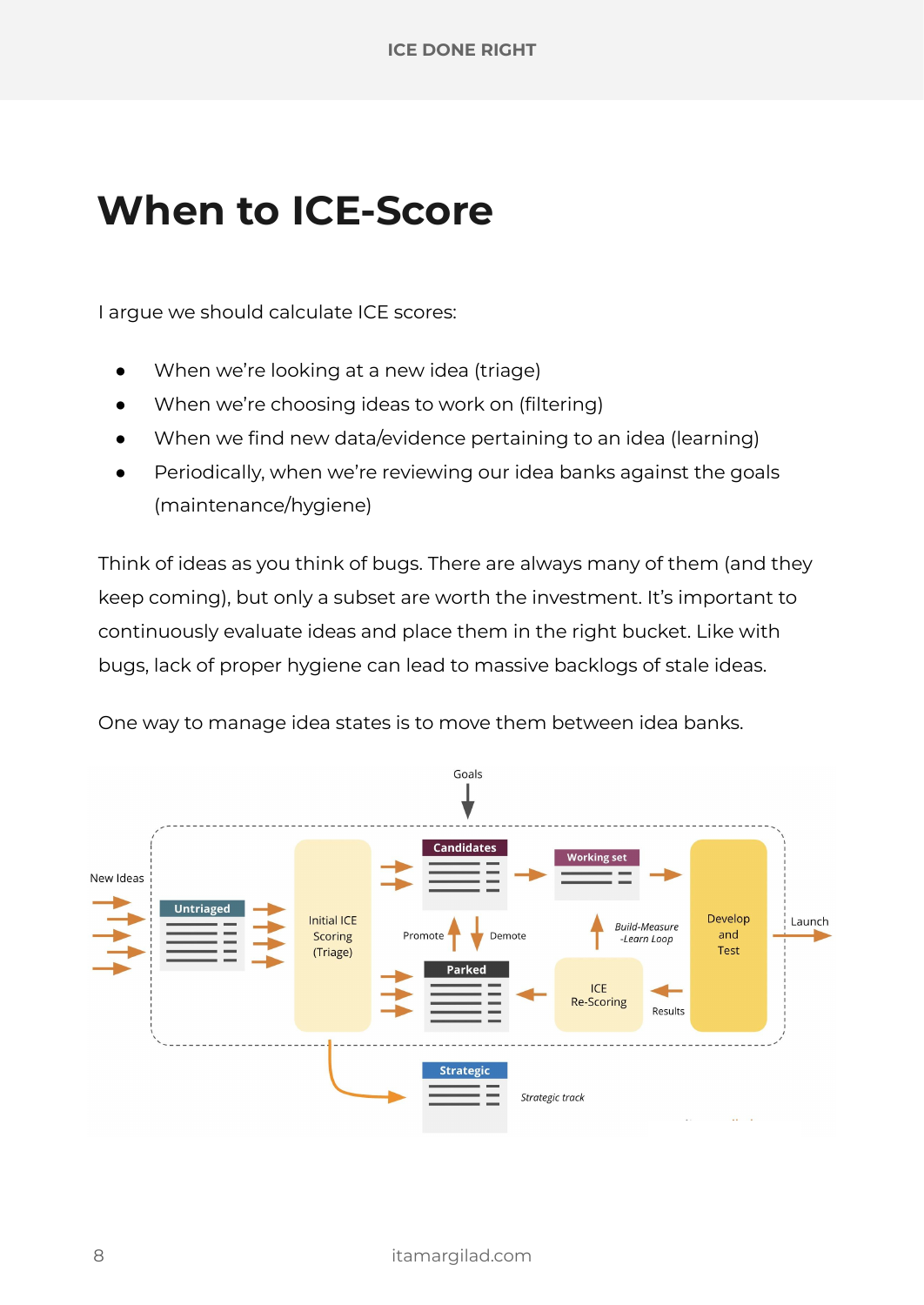These are common idea banks types:

- **Untriaged** new ideas that came from research, management, customers, the team, analytics, brainstorms, and anywhere else.
- **Candidates** The most promising ideas we have at the moment, typically no more than 30-40. From time to time we should go over those and demote ones we feel are less relevant into the Parked idea bank.
- **Parked** ideas that we feel don't make the cut. This idea bank can be as long as needed and hold ideas indefinitely. It's good to keep even what seem like bad ideas, in case they remerge. Then we can quickly look at our previous assessment and test results. It's good practice to go over this idea bank every few months to remove duplicates, and see if there's anything we now feel deserves to be promoted to Candidates.
- **Working-set** A small, temporary set of ideas we're working on in this goal cycle. A typical scenario is to pick 3-5 ideas per key result in our OKRs.
- **Strategic ideas** ideas that take us outside our core business or are very large. We need to process these through our strategic track, which may have different goals and different resources.

### Choosing the Key Metric for Impact

In each idea bank we estimate impact against a particular metric. Our Candidates idea bank should be ranked against a consistent, long-standing metric, ideally the [North Star Metric](https://itamargilad.com/the-three-true-north-metrics-that-your-product-and-business-need/) of the company or division. Teams working on monetization can use revenue, number of active customers, or other top business metric. A Working-Set may be ranked against a quarterly key result. Strategic ideas may be ranked against metrics coming from our strategic goals.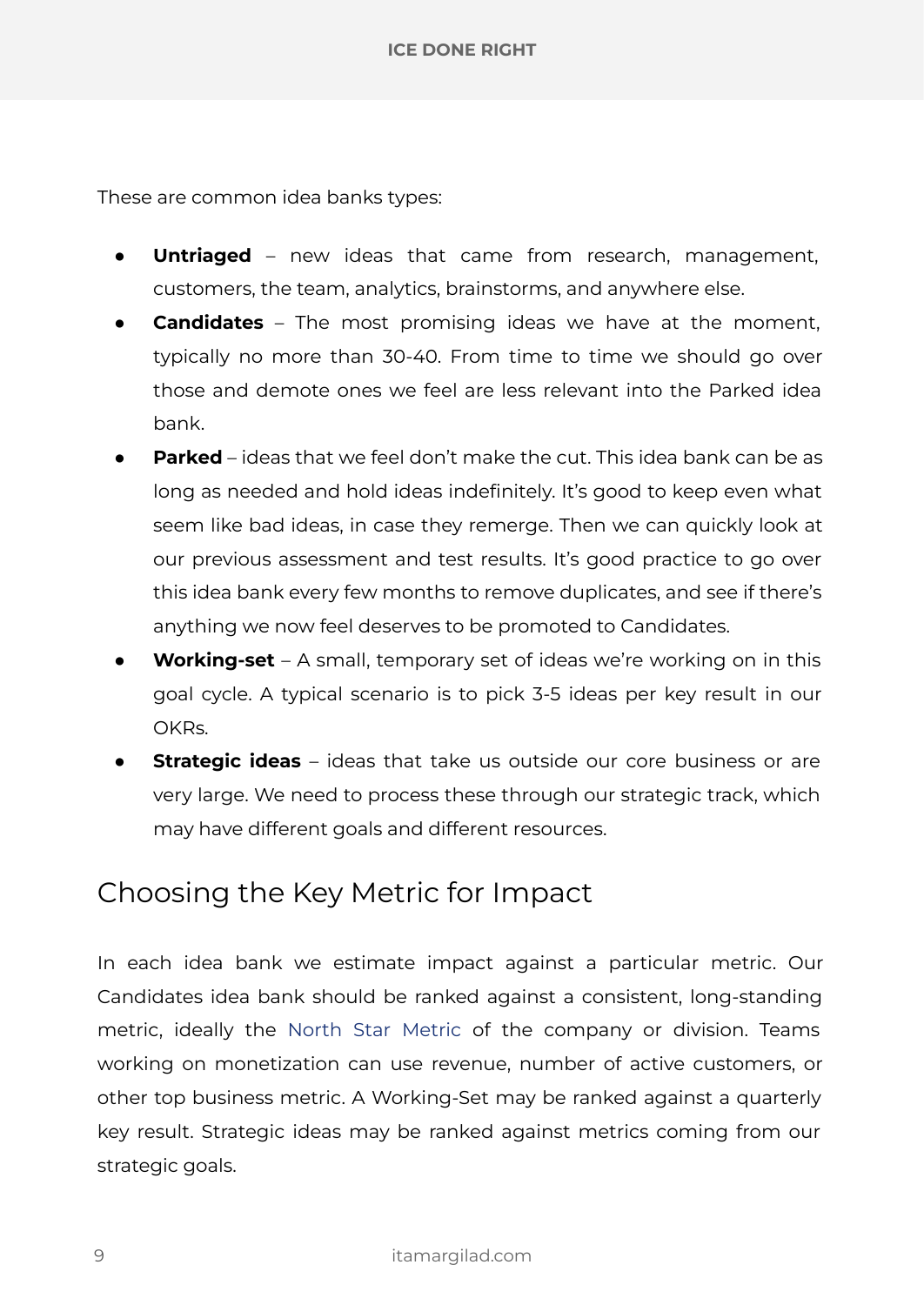## **The Life Cycle of an Idea**

Here's an optional way to process ideas with ICE:

**Triage -** New ideas can be kept in the "Untriaged" idea bank, until we're ready to triage\* them. The decision should be to add the idea to the small list of candidates, to park it, or to move it to a strategic track.



**Choosing ideas to develop and test** - as we define our goal for the next cycle, we can go over our list of candidates and pick 3-5 potential ideas to address each key result. If we don't have enough ideas, we may need generate more.



\* triage is a medical term that means deciding on the order of treatment of patients.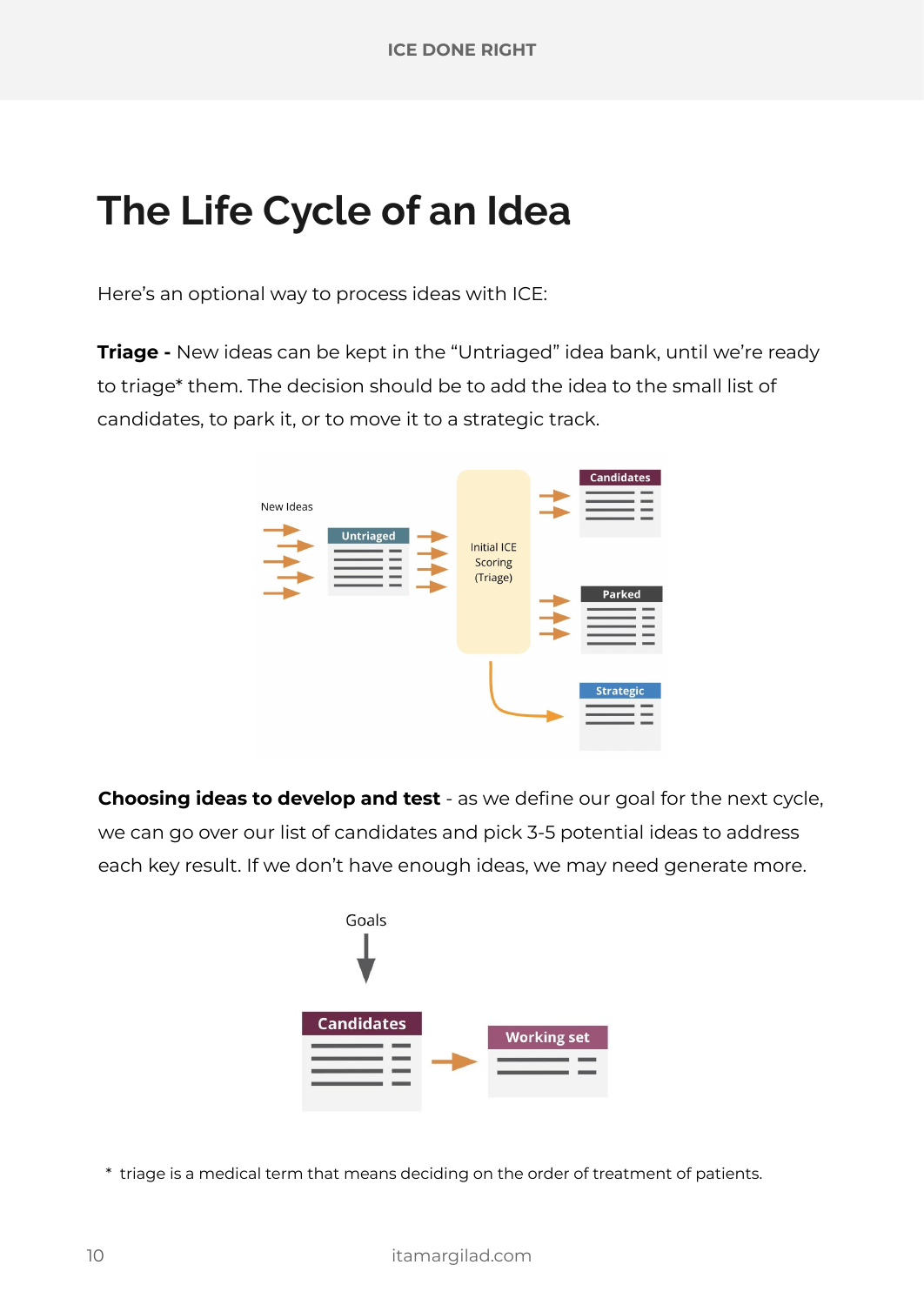#### **ICE DONE RIGHT**

**Testing ideas -** ICE works only if you test your ideas. The results of the test should allow us to re-score the idea and to decide whether to keep pursuing the idea (keep it in the working set) or drop it (move it to Parked). Through this process we implement a build-measure-learn loop. Ultimately Some ideas will be completed and be ready to launch.



**Maintenance -** Periodically we should go over the Candidates and Parked idea banks and decide if there are some ideas we wish to promote or demote.

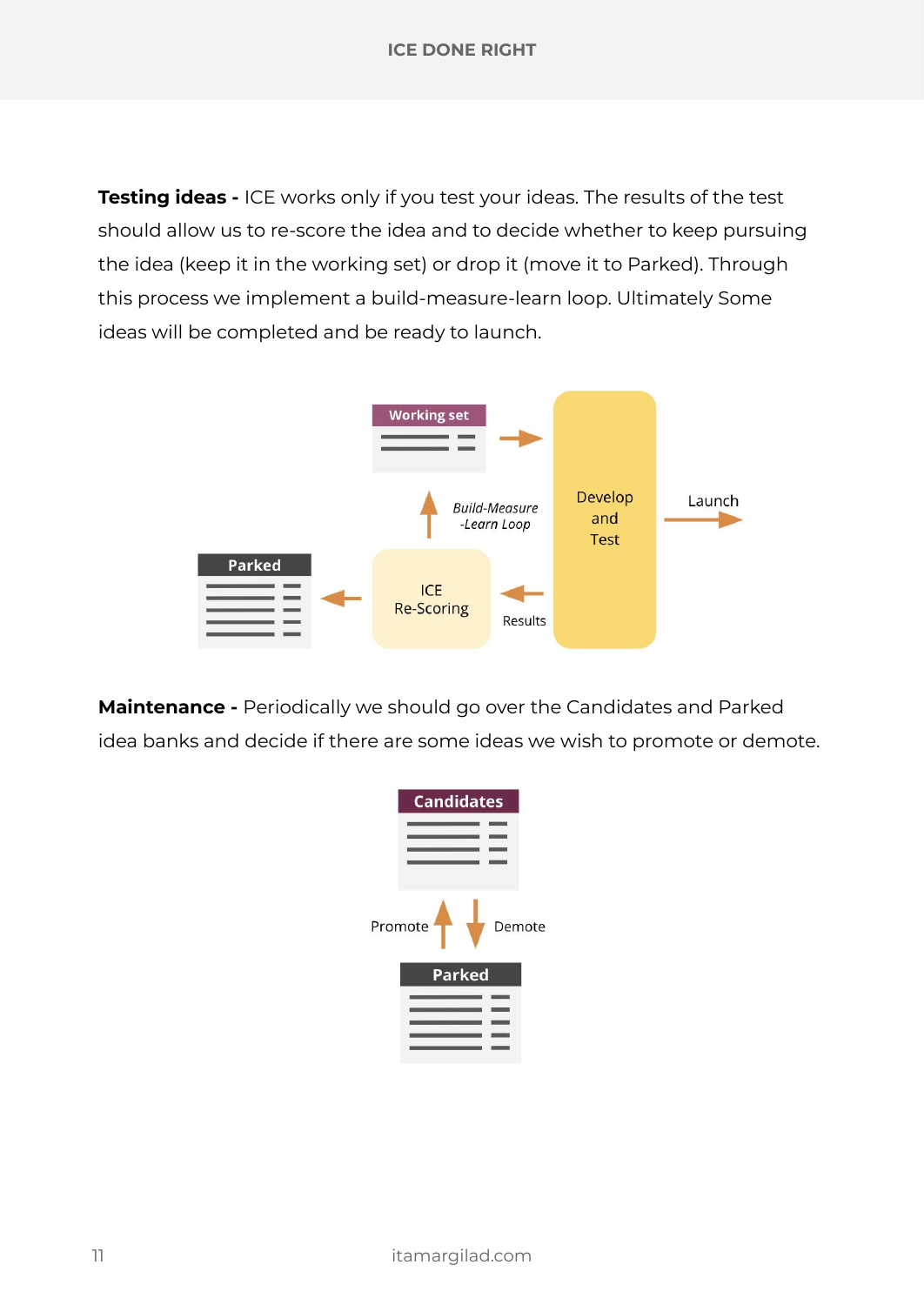## **Frequently Asked Questions**

## **Doesn't All of This Take a Lot of Work and Time?**

It definitely can, although I'd argue far less than [repeatedly developing the](https://itamargilad.com/velocity-vs-impact/) [wrong ideas](https://itamargilad.com/velocity-vs-impact/).

This is by far the biggest weakness of ICE—it requires persistence and repetition. Someone, usually the product manager, has to commit the effort. Teams who use ICE once per idea and never clean their idea banks will get very little benefits.

Here are some tips on how to reduce the workload:

- During triage of new ideas, use shallow assessment— guesstimates, quick back of the envelope calculations, easy data lookups etc. Try not to spend more than a few minutes on each idea.
- Go deeper on your candidates analyze available data, consult with team leads, stakeholders and experts, do deeper business modeling. Then, with the most promising ideas, start [testing](https://itamargilad.com/idea-validation-much-more-than-just-a-b-experiments/).
- Don't do it with the entire team Normally product managers are responsible for ICE scoring. They may score together with team leads, but not with the entire team as this will waste a lot of time for a lot of people. The scores should be very transparent and open to feedback and questions. The team should be involved in choosing which ideas to pursue further.
- Don't turn the Idea banks into suggestions boxes. Anyone is welcome to propose an idea, but best if they approach the PM for that. The PM on their part should strive to say Yes (i.e. we will consider this idea) to all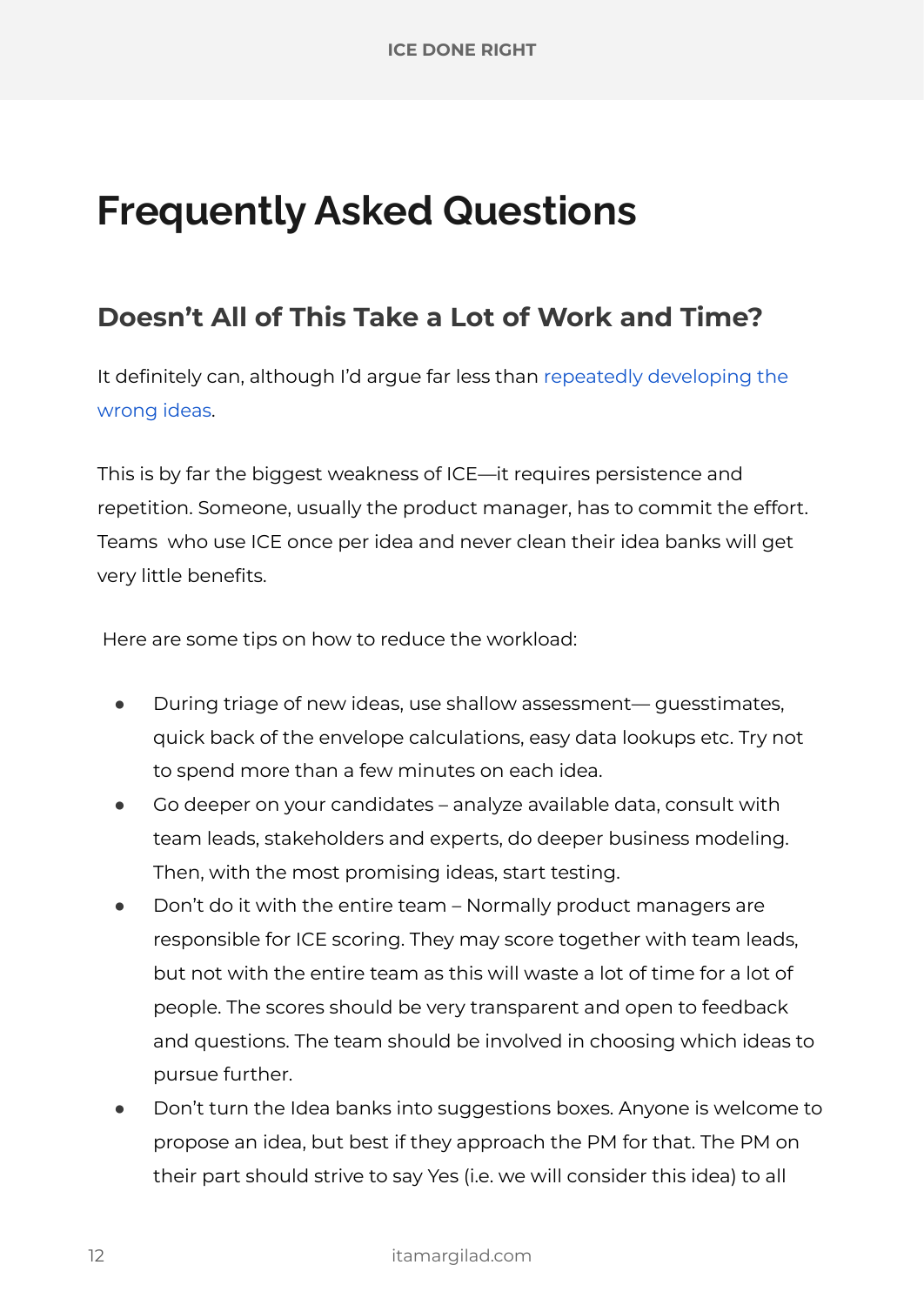but the clearly out-of-scope or clearly unethical ideas.

Put pure engineering ideas in a separate bank and let the engineering lead prioritize them.

#### **Why Do We Need Idea Banks?**

There are several good reasons.

- To store ideas for as long as needed without an artificial number limit. An idea that seems irrelevant now may be a big winner tomorrow.
- To allow us to defer judgment  $-$  when someone gives us an idea, we don't have to immediately reply with a Yes/No. We thank that person and put the idea in the Untriaged idea bank. Later that person can follow the idea through its journey.
- To show us the bigger picture There's always more than one idea. As we get momentarily excited about idea X, the idea bank will help us see how it compares.
- Surface clusters of ideas These sometimes indicate a theme or a hidden goal, or they may just show that our thinking is limited to one particular area (usually the most obvious things) and that we need to think broader.
- To help us find duplicate ideas, and to recall past evaluations and test results when an idea resurfaces. An idea bank is actually our knowledgebase of learning.
- To give us a realistic sense of how much we stand to improve our key metric. If all we have is weak ideas, we should go and do some research and brainstorming to uncover more.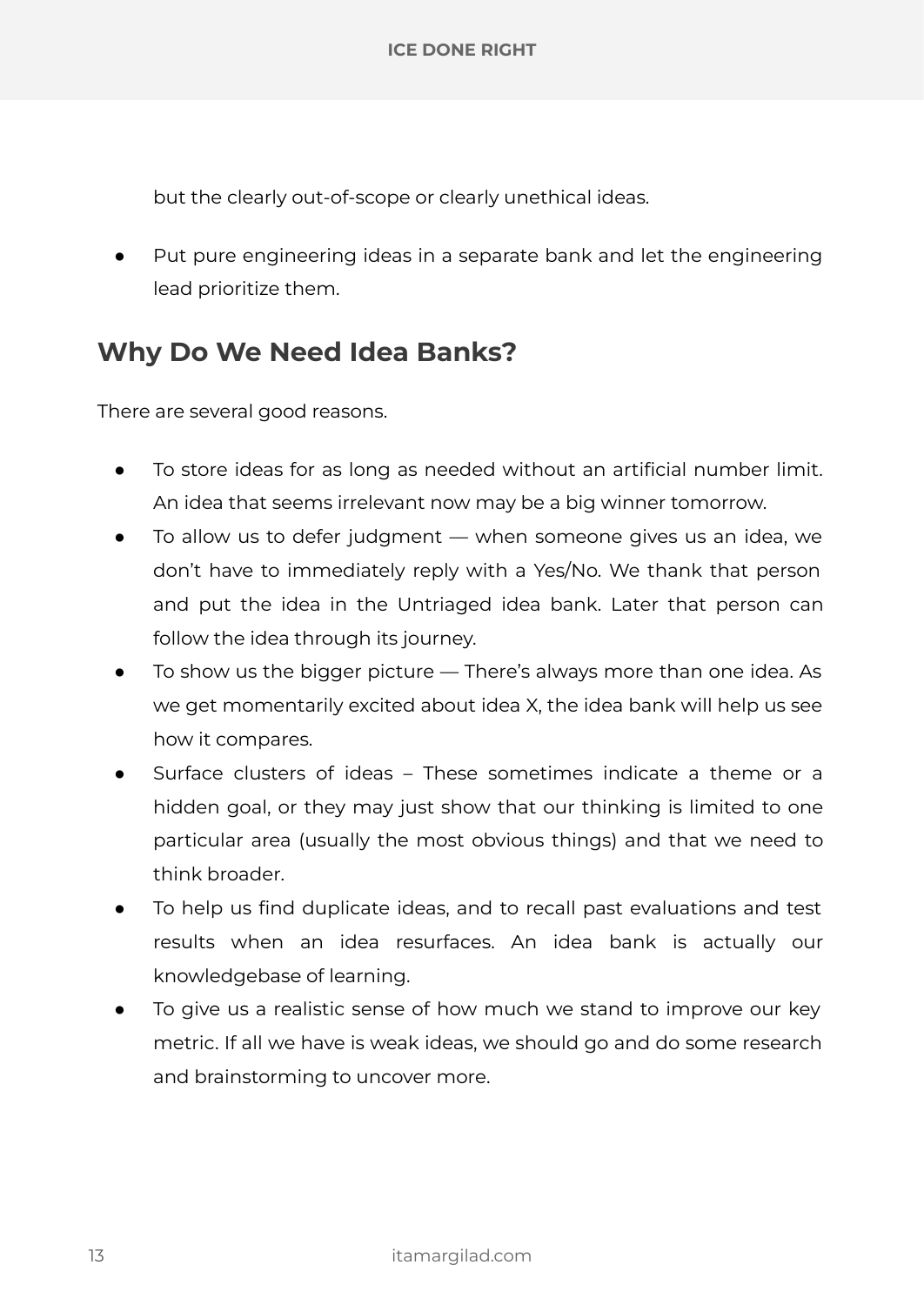### **Would My Managers and Stakeholders Accept ICE?**

In my experience they would, because they too realize that debates and politics are not leading to good decisions. Some also are unhappy with "black box" product management that hides the decisions. ICE provides an objective, transparent way to evaluate ideas and communicate decisions. Once ICE becomes the common practice in a company, the stakeholders can become partners — finding evidence and helping interpret it..

#### **How Strictly Do We Have to Follow The ICE Order?**

Following the ICE order will generally create more consistency and fairness, shorten decision times, and improve the odds of success. However, you should apply judgement. You can choose not to pick the top idea, simply because it's too expensive. You can also occasionally "boost" a low-ranking idea, just because you believe in it, or because you can't say No because it's the pet idea of someone important. Importantly, saying "Yes" doesn't mean "we're going to build it", but "we're going to test it".

## **Should We Go All-In and Build the Top Scoring Ideas?**

As a general rule you should only launch ideas that have reached at least medium Confidence. If this is true for the top-ranking ideas, you can consider going for a launch. If confidence is lower you should continue testing.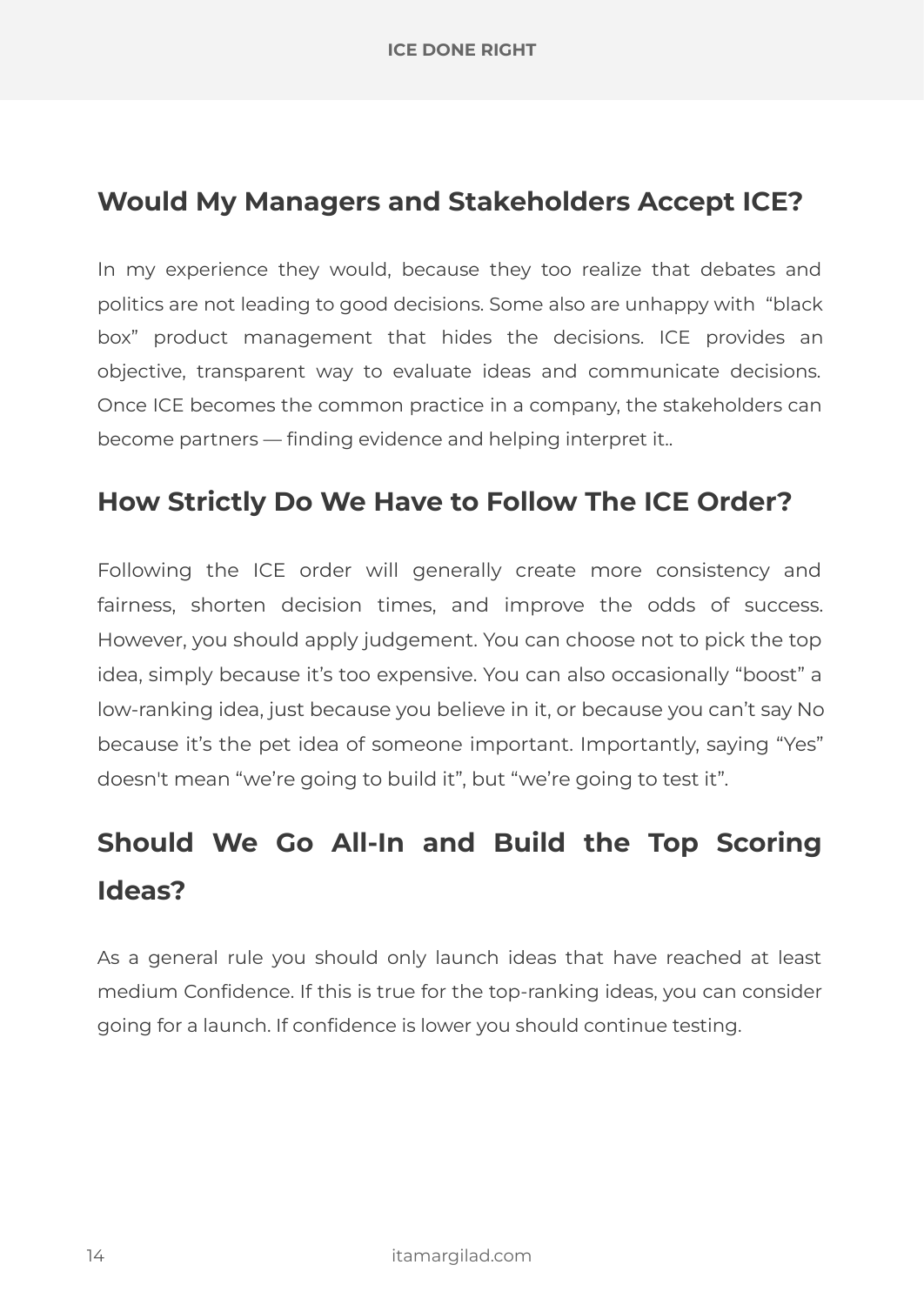### **Why Do We Need to Score an Idea Multiple Times?**

I suggest that every time you learn something new that changes your perspective on an idea, whether through reviews, data analysis, research or experiments, you should rescore it. This practice helps us implement the "Learn" part in Build-Measure-Learn, and it keeps the ICE priority order up-to-date.

Here's a [full example of how to implement build-measure-learn using ICE.](https://itamargilad.com/the-tool-that-will-help-you-choose-better-product-ideas/)

## **Should We ICE Everything? What About Must-Have Features?**

Yes, I feel you should ICE every product idea you plan to launch independently (but not every individual product decision – that's impossible).

Here's why I think [there's almost no such thing as must-have features](https://itamargilad.com/must-have-features/).

### **What's the Difference Between ICE and RICE?**

RICE is a derivative of ICE invented by Intercom. It adds a fourth component: *Reach—*how many users/customers will be impacted. Many ICE practitioners, me included, argue that Reach is simply a component of Impact, and not necessarily a component you always want to factor. For example, an idea that only impacts a small, but very highly-engaged subset of users can be of high impact although it's low in reach.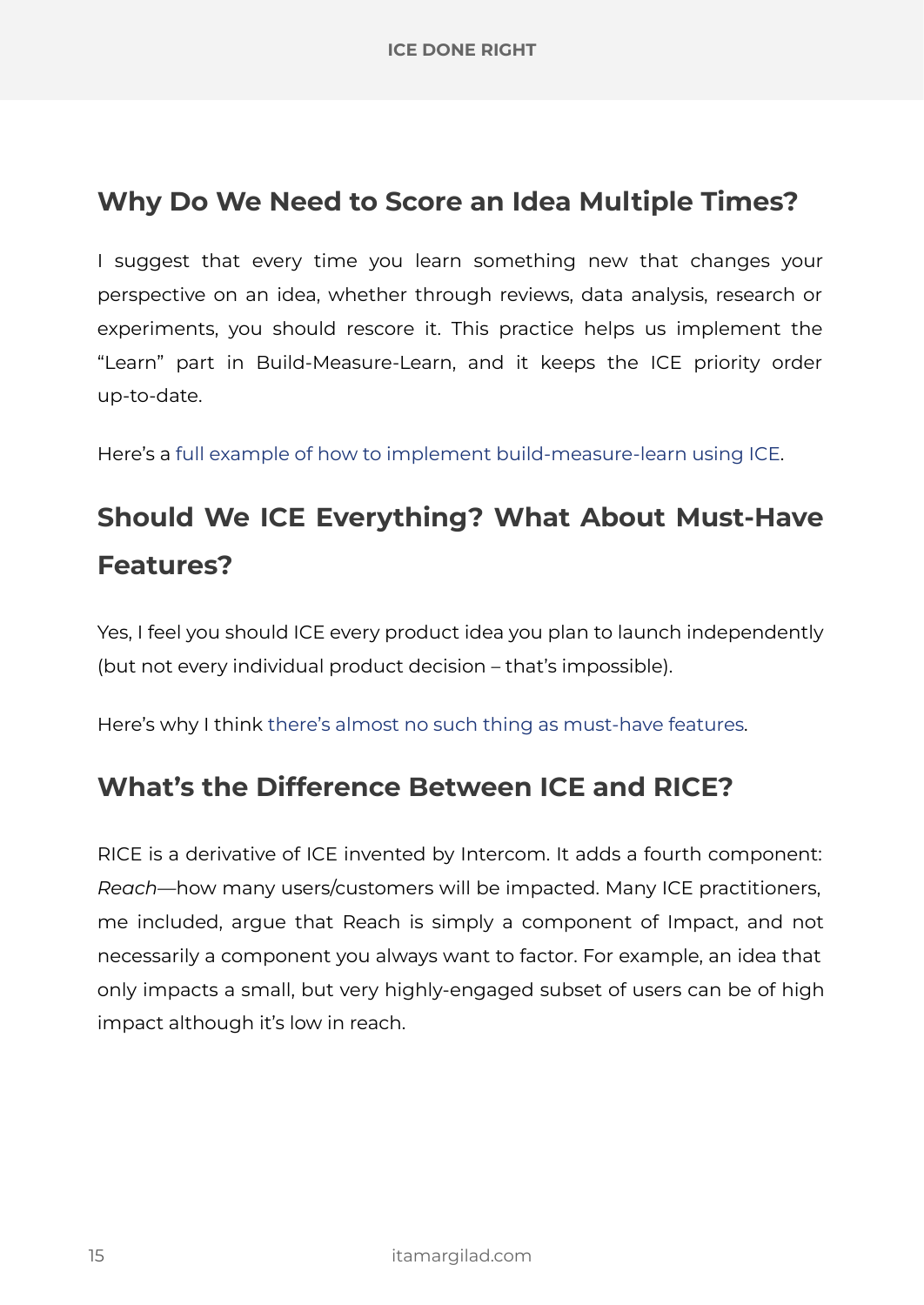## **Can We Really Trust a Spreadsheet to Make the Decisions? Aren't the Numbers Just Made Up?**

These are some common arguments people raise against ICE. I understand the concerns and partly share them. However, I feel these are [strawman](https://en.wikipedia.org/wiki/Straw_man) [arguments](https://en.wikipedia.org/wiki/Straw_man) — they go against an overly-simplistic interpretation of ICE, which unfortunately some companies actually practice.

With this naive version, people use ICE to rank their ideas once and then go ahead and develop according to the order of priority. This means they rely too much on guesses and estimates, and too little on research, experiments, and judgement. This approach leads to deciding based on opinions, consensus, and biases—exactly what ICE is trying to prevent. The problem isn't ICE, though, it's a lack of a true learning mindset.

### **Is ICE Competing with Design Thinking?**

Some people feel that the analytical approach of ICE goes against the principles of design and user research. They fear loss of user-focus and team judgement. This definitely shouldn't be the case. If you set customer-centric goals, ICE will lead you to customer-centric solutions. I've heard from numerous researchers and designers that ICE helped foster a learning mindset that was previously missing in their teams. ICE highlights to managers and stakeholders the importance of research and user evidence. On the flip side, not using ICE can send designers and researchers to work on the wrong things (for example top-down ideas) and can cause a lack of action on research findings.

ICE is not a replacement to research, testing, and judgement; it's designed to complement, and amplify them.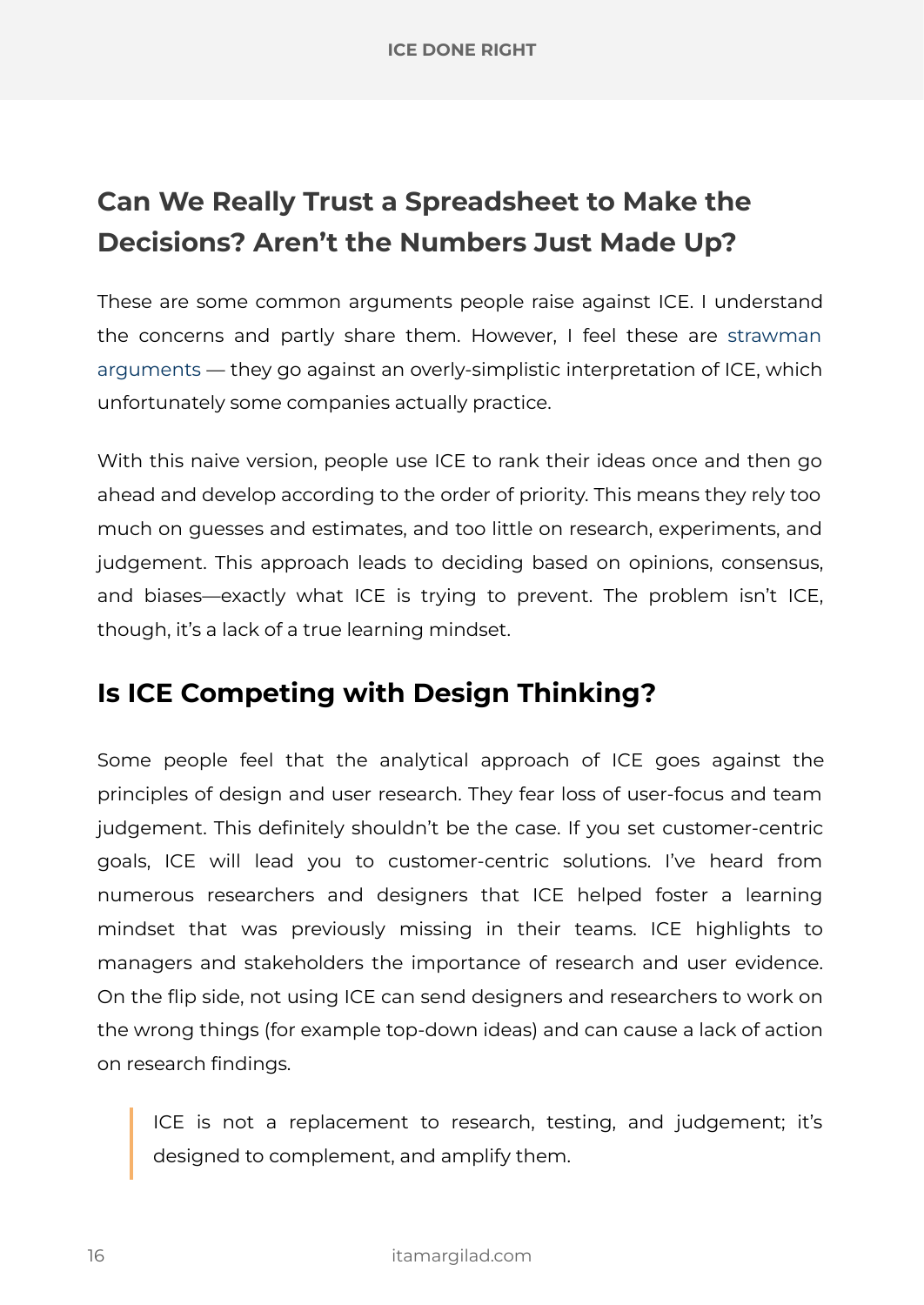## **The Bottom Line**

- Use ICE to bring consistency, transparency, and realism into your idea prioritization.
- Combine it with research and testing to greatly improve the odds of success.
- ICE is not a one-time process. You need to score ideas you first triage them, when you pick them for testing, when you find new evidence, and when you maintain your backlogs.
- Be prepared to spend time on an ongoing basis, but it will pay dividends and get easier with practice.
- When practiced correctly, ICE is widely appreciated by anyone in the company: managers, stakeholders, engineers, and designers.
- Don't worry about all the negative hype. Make up your own mind after you've tried it.

If you found this eBook useful, please consider sharing it with your social networks. The link to share is [itamargilad.com/ ice-ebook](http://itamargilad.com/ice-ebook)